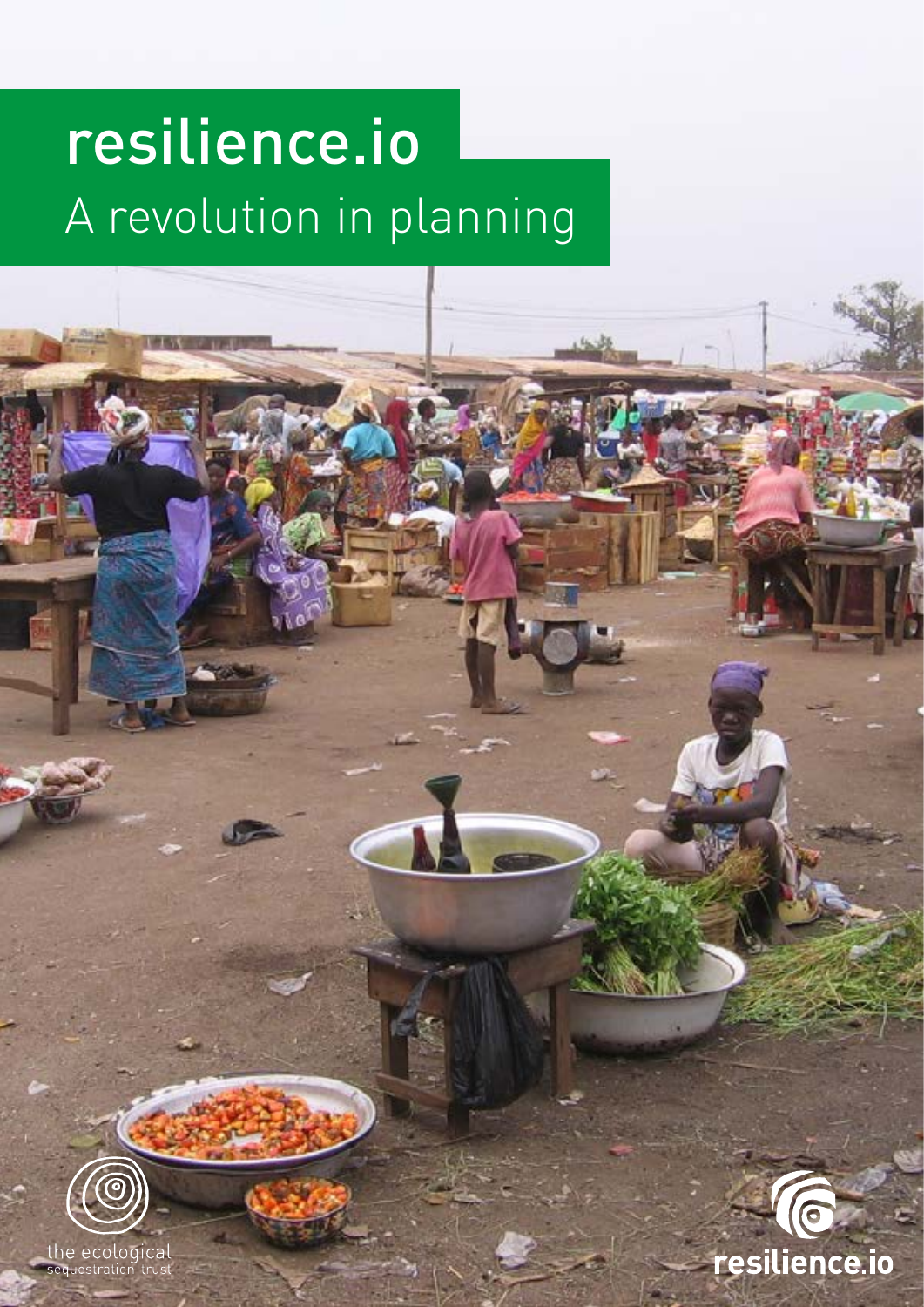## Population, development and urbanisation

#### Mounting pressure

For millennia, humanity has thrived on Earth's natural resources, but during the last century growth and consumption has accelerated to such an extent, that our current model for human development has been brought into question.

Global population growth and rapid urbanisation are increasing our demand on environmental assets and we have been reluctant to account for the cost of pollution, natural resource loss and social degradation.

Rising numbers of people are becoming vulnerable to stresses and shocks associated with climate change, resource scarcities, ecosystem degradation, limited investment and the disruption of key resource flows. These shocks damage economic growth potential and the ability to reduce social and environmental degradation in both developed and developing regions.

Financial investments are being made today that will determine our lives for over a hundred years, during which time we will be increasingly affected by global environmental and economic change. This gives us a closing window of opportunity to act before many regions will become locked into unsustainable and unsuitable development pathways.

#### Facing the challenge - integration and collaboration

Competition for space and resources presents a huge challenge – but it is one that can be met with a coordinated, collaborative response. If regions across the globe act in an integrated way, economic benefits can be maximised, social concerns addressed and the environment restored so that development brings lasting benefit.

The Ecological Sequestration Trust was established in 2011, to accelerate and scale-up transformative rural-urban development towards a resilient, low-carbon, resource efficient way of living. We have brought together world-leading modellers and sector experts to design and create a tool that brings together information from public, private, community and knowledge sectors to make decisions on policies and investments.



GLOBAL POPULATION GROWTH AND RAPID **URBANISATION** ARE INCREASING OUR DEMAND ON ENVIRONMENTAL ASSETS.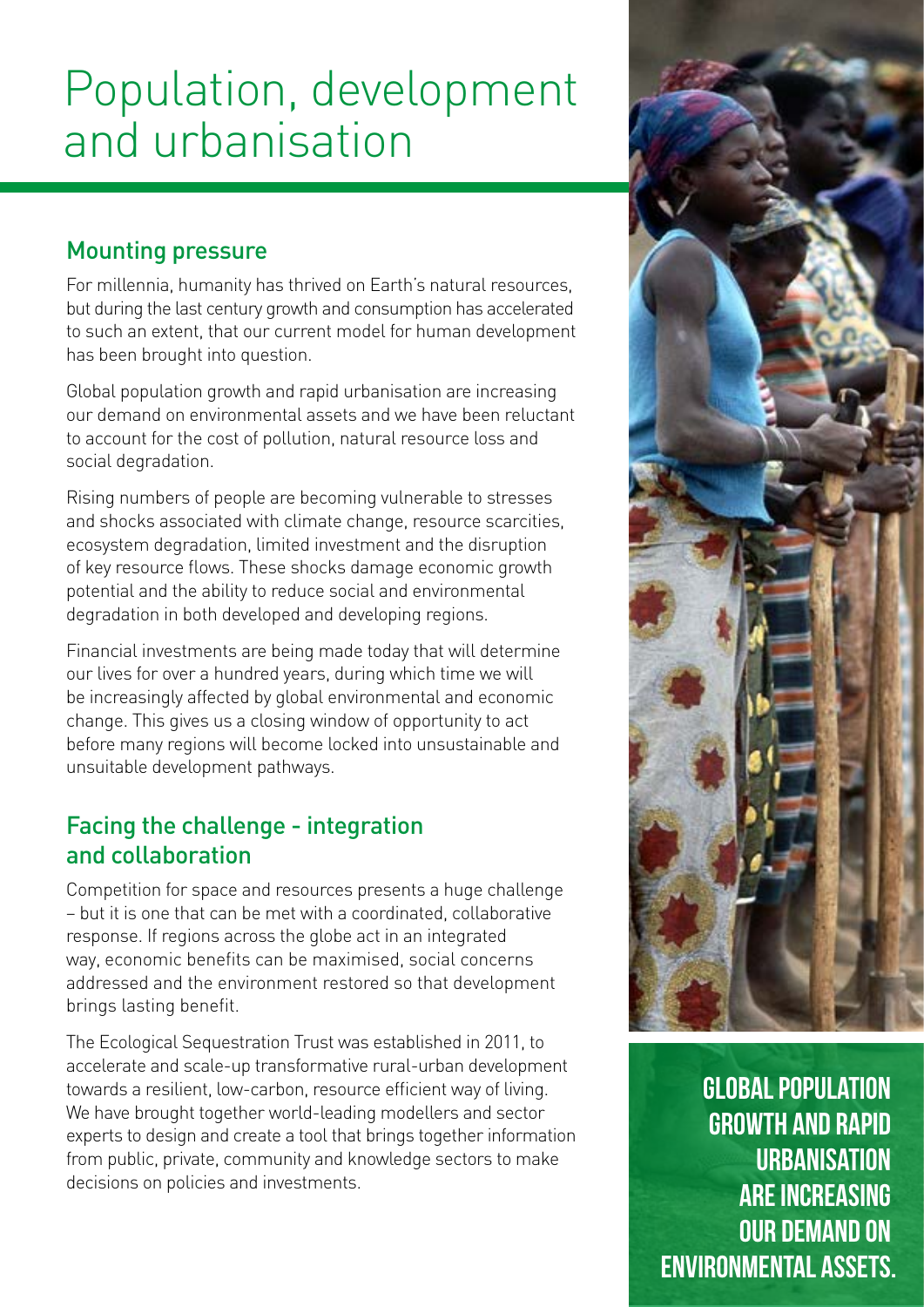# resilience.io Finding a new way

[resilience.io](http://resilience.io) is a computer-based platform; an analysis and decision-support tool, that allows us to accurately model resource flows, for example, energy, food and water, so that regions can manage both their economy and its critical supporting ecosystems. It is a tool that allows regions globally to assess their current development path and map out a more sustainable and resilient trajectory. It is intended for use for planning to embed resilience within regions in the long-term, as opposed to incident response management.

#### Live data

The platform is provided with continuous up-to-date information from Earth observation satellites, government and private sector records, and data streams from local sensor networks, smart phones and tablets. This is processed and visualized to give an improved understanding of the complex human, economic and ecological systems within a region and how these are interlinked. It also shows how resources on a regional scale are connected with those at national and global scale, to see how the decisions we take interact and feed back to affect global economic, social and environmental systems.

### Design-led approach

Good planning decisions can only be made if the potential financial, environmental and social impacts of an initiative are properly understood before the initiative is undertaken. The resilience.io platform can be used to make informed decisions about how resources will be managed in a way that is best for the economy, environment, society and human wellbeing, and that will result in long-term resilience.

### Better choices – the use of scenarios

The resilience.io platform can be used to assess the impact of different social, ecological and economic options, for example a plan to build new houses within a sensitive river catchment. Projects become more quantifiable, so that lasting economic benefits can be achieved whilst minimising negative environmental and social impacts in the long-term. This is more sustainable for city-region planners, safer for investors, less threatening to the environment and more supportive for local communities.

RESOURCES AT REGIONAL SCALE ARE CONNECTED WITH THOSE AT GLOBAL SCALE.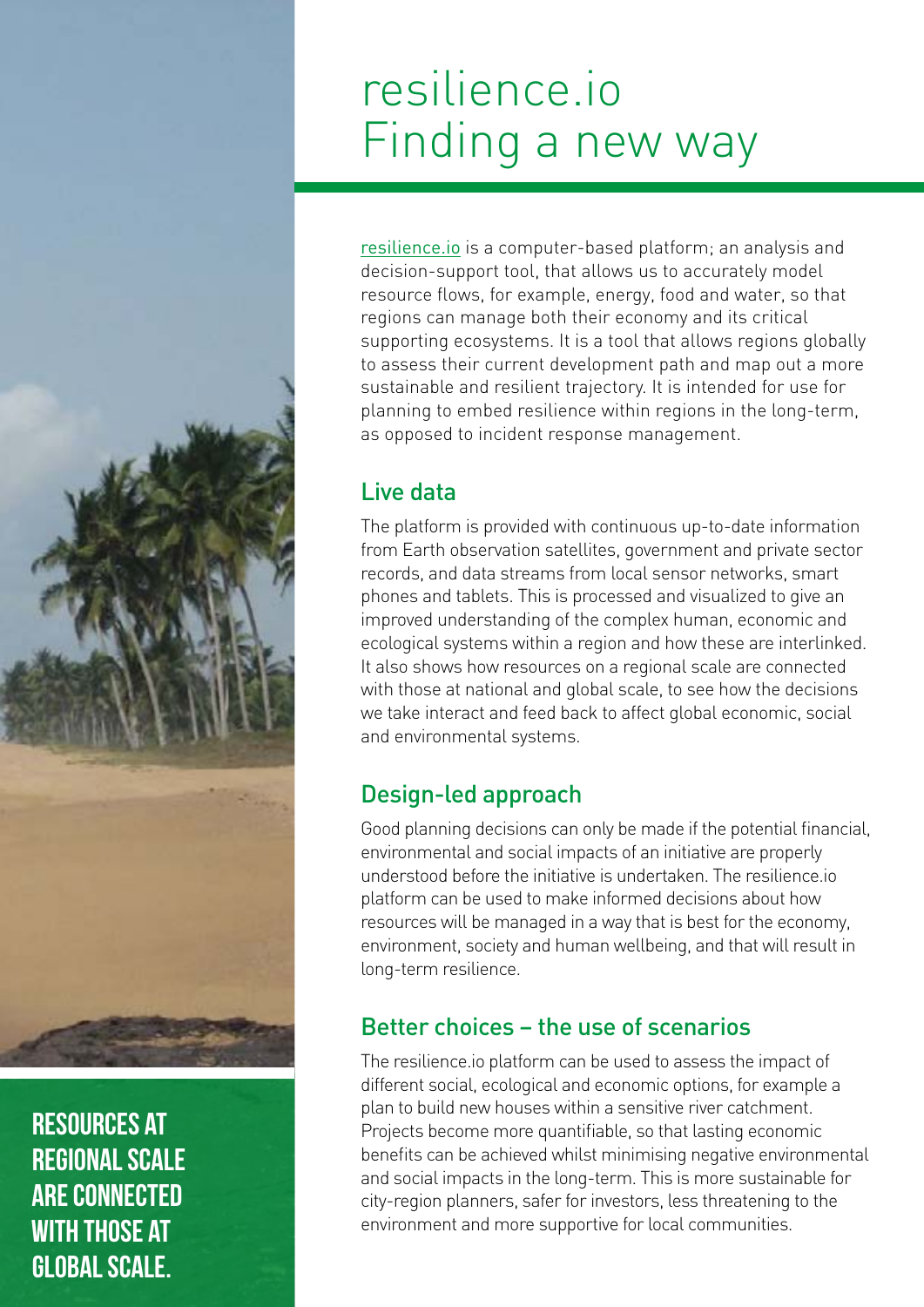# Collaborative intelligence with benefits for all

The [resilience.io](http://resilience.io) platform is managed, governed and used collaboratively by local people from different sectors, for example, community groups, government and businesses, who work together to ensure that everyone's views are heard. Economic, social and environmental factors are considered holistically and any gains made through an expanding regional economy are shared more widely with the population.

Our aim is to apply the [resilience.io](http://resilience.io) platform approach across the world to develop the modelling and analysis tools, information access and a network of world-leading global expertise and corporate and civil partnerships. These regions will become exemplars of sustainable development, boosting regional recognition and inward investment.

### 'Good' projects globally

Improved understanding leads to investment in projects that build on a region's strengths, providing the greatest combined benefits and the best insurance against extreme risks. Job creation, resource efficiency and re-use, ecosystem restoration, food productivity and human wellbeing are maximised whilst improved risk and investment analyses result in more sustainable and resilient investment from the financial sector.



DECISION-MAKING AT REGIONAL SCALE ALLOWS THE AUTONOMY TO BUILD ON EXISTING STRENGTHS.

The Ecological Sequestration Trust 10 Queen Street Place, London EC4R 1BE

<www.ecosequestrust.org.uk> [www.resilience.io](http://resilience.io)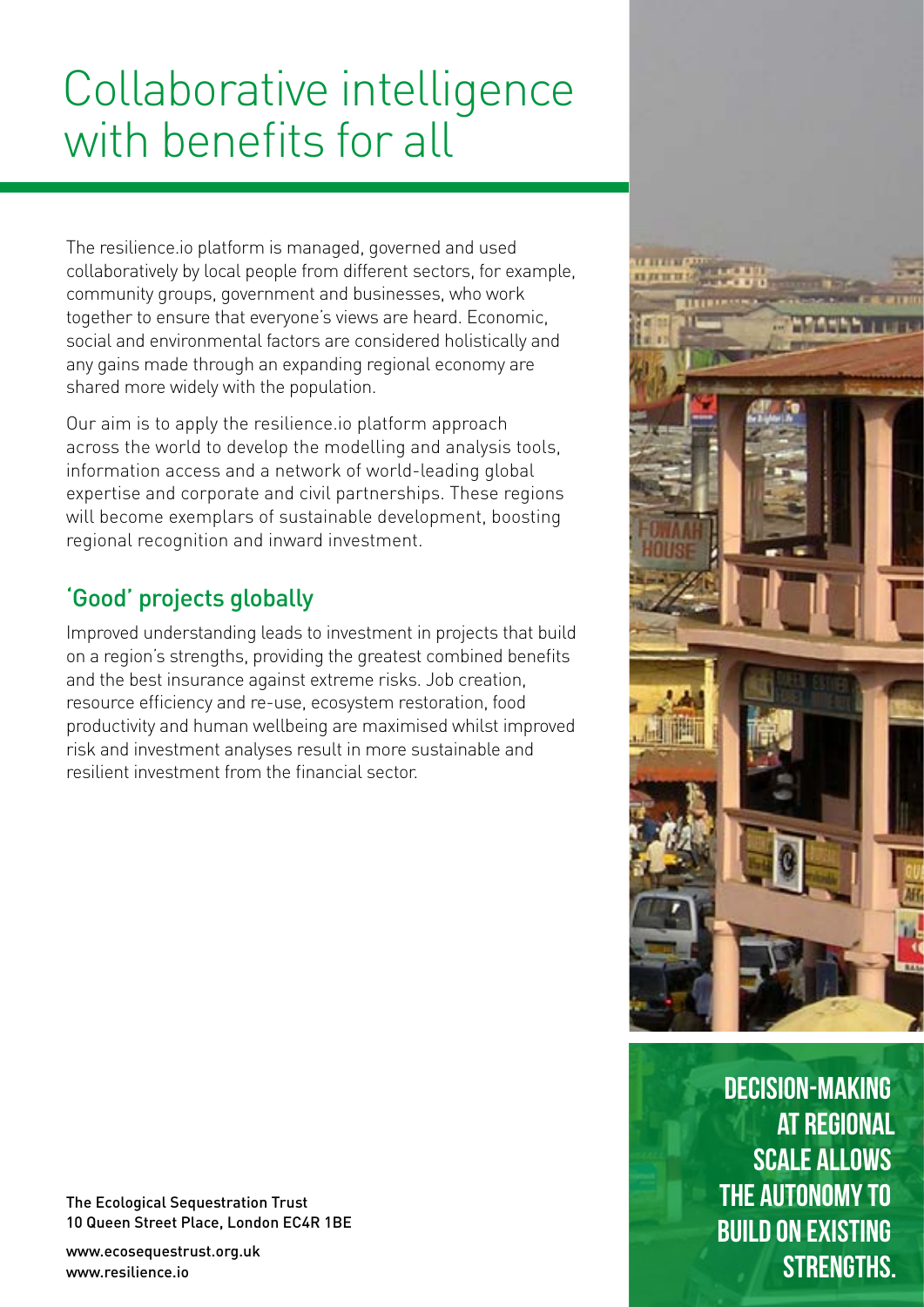# The resilience.io platform and the environment

Awareness about the Earth's natural planetary boundaries is growing. We know that we must take better account of the value of nature and ensure that decision-makers consider the finite resources we consume, their ecology and re-generation. Significant economic benefits can be secured through better valuation and management of natural systems.

#### Valuing the environment at local scale

The resilience.io platform will integrate environmental value into systems thinking, bringing a number of benefits. For example, the effects of good air, water and soil quality and access to biodiversity on health and long-term economics become more visible, which increases local motivation to restore the environment. The benefits of a more circular economy where products are designed to be re-processed so that waste is reduced can also be ascertained.

#### Environmentally conscious procurement

The platform can be used by businesses and public sector services, helping them to make more efficient use of scarce natural resources to deliver economic benefits, for example reductions in waste and increases in the reuse and recycling of products, or agriculture and aquaculture systems, which are both productive and contribute to health and attractive environment.

#### Planning and policy

The resilience.io platform provides a solid evidence base for environmental impacts. The most beneficial and relevant net gain for the environment can then be picked from several different, unrelated development plans. Scenario testing allows the environmental consequences of different actions to be illustrated, for example, the effect of land use changes in the upper catchment of a river on flooding downstream.

Potential environmental policies can be more completely assessed, for example the impact and trade-offs of renewable energy options, enabling any harmful environmental impacts to be reduced.

#### Pathway to decarbonisation

The outputs of the [resilience.io](http://resilience.io) platform will illustrate the case for low-carbon innovation in the long-term and thus encourage regional investment for research and development. The platform will be developed cooperatively, thus encouraging the vital collaboration required at regional and global levels if the global net carbon emissions are to be reduced. It will provide detail on how the apparently conflicting objectives of economic growth, development and decarbonisation can be best reconciled. By connecting to global models, the resilience.io platform allows stakeholders to develop mutually beneficial solutions that take into account the potential risks and threats to the resilience of both the environment and the communities, which depend on it.

AN IMPROVED PUBLIC UNDERSTANDING OF THE ENVIRONMENT AS A SYSTEM, AND THE BENEFITS IT OFFERS, WILL ENCOURAGE GOOD STEWARDSHIP AND SUSTAINED FINANCIAL BENEFITS NOW AND IN THE FUTURE.

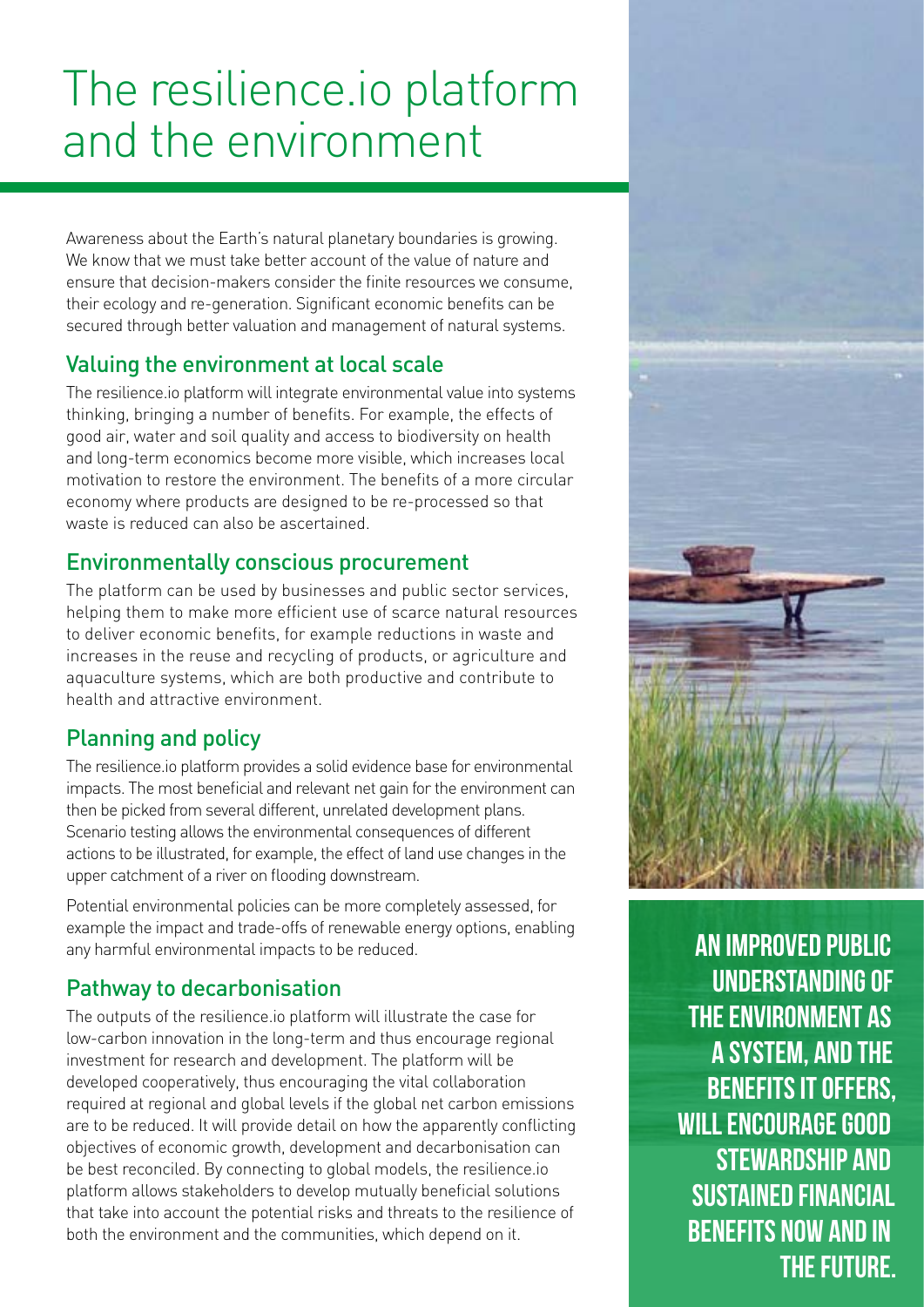# The resilience.io platform and finance

### Circular economy

Reprocessing of waste materials, driven by sustainable and resilient energy supplies, gives business models that sell services, for example repair and reprocessing services, instead of products. This service-led economy provides more reliable returns on long-term investments and drives a higher margin potential. Procurement costs are reduced over the lifetime of a product, which adds to the bottom line.

### Local investment

The financial system becomes locally focused, with strengthened investment that is more resilient to financial losses, and that has reduced collective risk. Investment decisions based on meaningful and reliable data, that meet the social and environmental objectives for a region, enhance value whilst achieving return on capital. Whole life analysis of the impact of lending decisions will work to diversify lending, making it more resilient.

### Clearer visibility at global and local level

Better visibility of the supply chain in a globalised world helps to identify all the stakeholders involved in an investment decision. Local stakeholders will become increasingly involved in lending decisions after any negative impacts are identified and understood.

The community can engage with investment through peer-to-peer equity and lending schemes. Local "ownership" of investments should lead to a virtuous circle of better quality investment decisions with profits being retained and re-invested locally.



THE COMMUNITY CAN ENGAGE WITH INVESTMENT THROUGH PEER-TO-PEER EQUITY AND LENDING SCHEMES.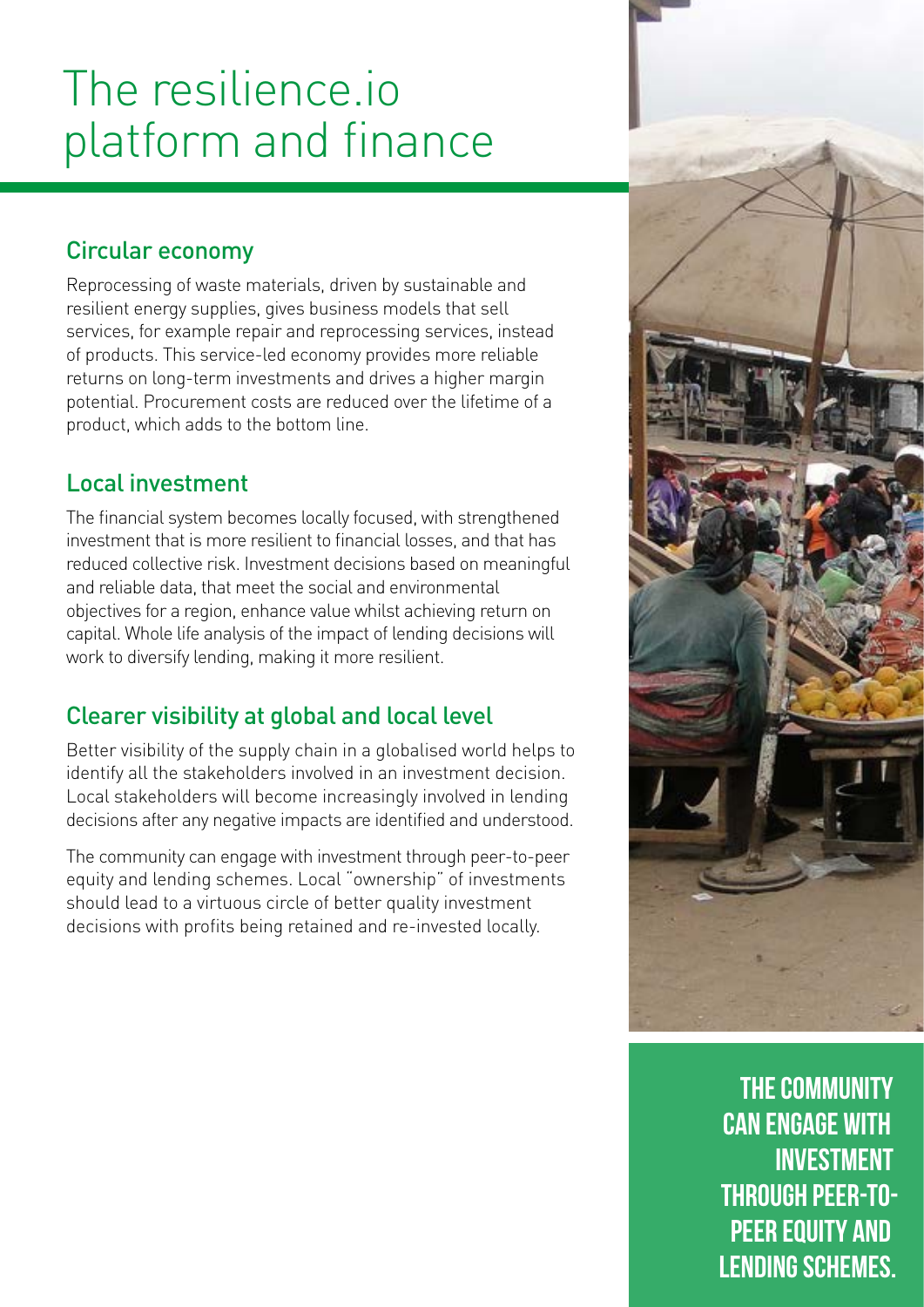# The resilience.io platform and urban planning

resilience.io provides computer-assisted modeling, simulation, monitoring, and assessment methods, allowing the performance of city developments to be measured. It supports investment in developments where there is collaboration between parties.

This kind of urban master planning integrates systems and communities, acknowledging their interdependence and the effects of global issues, such as climate change resilience and economic uncertainty, on the future of city regions. It builds insight into the way places influence wellbeing, work and lifestyle, as well as technical understanding of interconnected systems such as transport, energy, water, waste and information.

### 'Smart' cities, 'smart' citizens

resilience.io supports real-time models of human activity, including feedback loops. Monitoring, recording, and verification processes are used to track the successes and setbacks of implemented strategies. These include technologies that improve the measurement of physical characteristics of land use, water, energy, mobility, waste and ecology regimes, or software strategies, i.e. industry structuring, management, policies, standards, and regulations.

resilience.io draws in real-time data from earth observation satellites, global climate models, geology databases and local social and economic sources, with appropriate layers of security. Data protocols and specifications will be configured to allow alignment with National City performance indicators.



RESILIENCE.IO ALLOWS 'SMART' CITY DEVELOPMENT INVESTMENT AND HELPS THE POPULATION MAKE 'SMART' LIFESTYLE **DECISIONS**